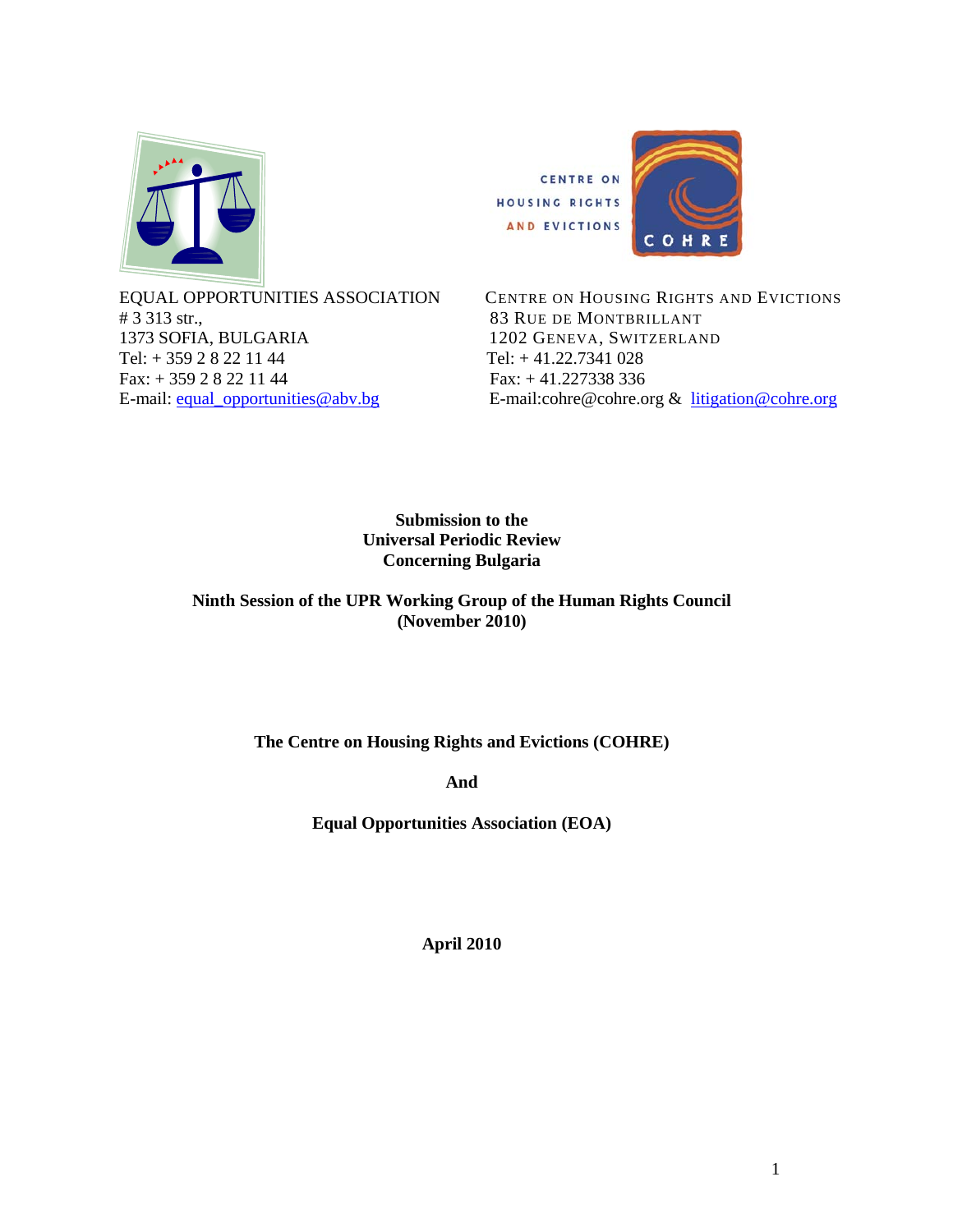## **I. Introduction**

 $\overline{a}$ 

1. The general situation for Roma residents of Bulgaria is illustrative of decades of racial discrimination, including in the area of housing. Many Romani residents reside in inadequate housing that is overcrowded; lacking access to water, sanitation and electricity; and otherwise falling far short of the international standards defining adequate housing.<sup>1</sup> Indeed, just last year, the Committee on the Elimination of Racial Discrimination voiced its concern at "specific obstacles encountered by Roma in respect of access to ... housing."<sup>2</sup> Similarly, in 2008, the Committee on the Rights of the Child expressed its deep concern at "persistent discrimination against Roma children  $\ldots$  in particular with regard to access to  $\ldots$  housing."<sup>3</sup>

2. In 2009, threats of and actual forced eviction of Romani communities increased. Since the summer of 2009, the national government has unfortunately contributed to a climate in which municipalities have decreased dialogue with Romani communities meant to solve housing problems. Instead, there is an increased lack of meaningful participation of or consultation with those affected by decisions impacting on housing rights, all too often leading to outright housing rights violations.

3. Lack of enforcement of existing law has contributed to this increase in housing rights violations. For instance, while the Protection against Discrimination Act has been in place since 1 January 2004, it is not being adequately enforced in the context of discriminatory practices by state and municipal authorities or by federal ministries and agencies.

4. Furthermore, in 2009, the Government closed the Council on Ethnic and Demographic Issues of the Council of Ministers. This agency served as the administrator for the National Council for Cooperation on Ethnic and Demographic Issues and was responsible for the initiatives taken under the Decade of Roma Inclusion, both of which contributed to reducing the marginalization of Roma.

5. As mentioned above, housing rights violations against the Romani citizens of Bulgaria have increased in this context. The following report provides information on forced evictions and threatened forced eviction of Romani communities in Bulgaria. These forced evictions and threatened forced evictions violate the international human rights obligations of the Republic of Bulgaria, including in particular its obligations under Article 11 of the International Covenant on Economic, Social and Cultural Rights; Articles 2 and 5(e)(iii) of the International Convention on the Elimination of Racial Discrimination; and Articles 17 and 26 of the International Covenant on Civil and Political Rights.

<sup>1</sup> *See, e.g.,* General Comment No. 4 on the right to adequate housing adopted by the Committee on Economic, Social and Cultural Rights.

<sup>&</sup>lt;sup>2</sup> Committee on the Elimination of Racial Discrimination, Concluding Observations: Bulgaria, UN Doc. CERD/C/BGR/CO/19 (23 March 2009).

<sup>&</sup>lt;sup>3</sup> Committee on the Rights of the Child, Concluding Observations: Bulgaria, UN Doc. CRC/C/BGR/CO/2 (27 June 2008).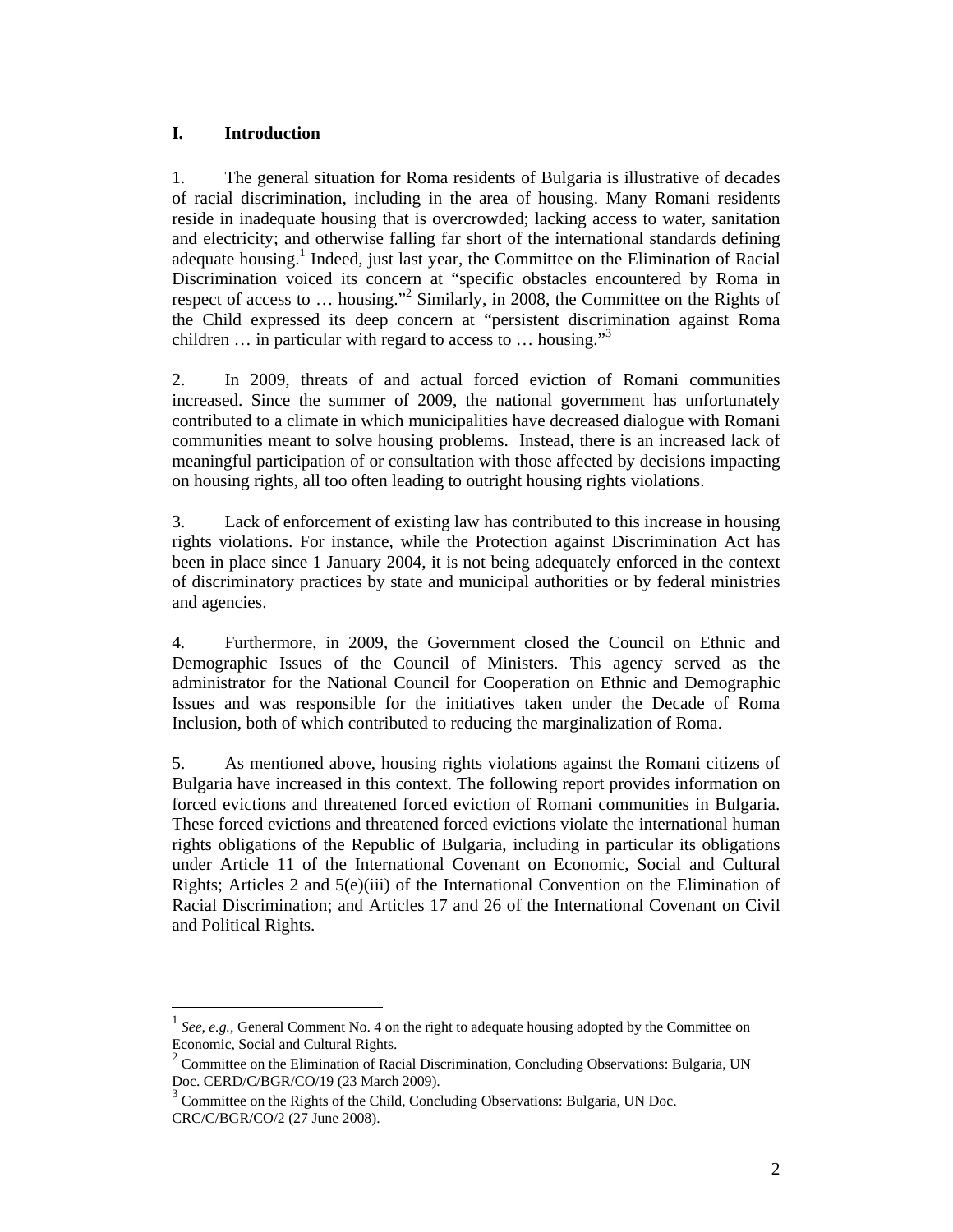## **II. Forced Evictions and Racial Discrimination in Bulgaria**

6. The recent forced evictions in the town of Bourgas are emblematic of the increased threat of forced eviction facing Romani communities throughout the country.

7. The Regional Agency for the Control of Unlawful Building issued eviction orders against the Romani communities of Gorno Ezerovo and Meden Rudnik in the Municipality of Bourgas, Bulgaria. While challenged in court, the orders were upheld. The eviction orders cite Art. 225, para 1 of the Territory Law, which allows for demolition of housing built without the proper permits. Both communities are made up of impoverished Romani citizens of Bulgaria. The orders require the residents to demolish their own homes or have them demolished by the Agency. If the latter occurs, the residents are required to reimburse the Agency for its costs. These eviction orders are ostensibly to remedy a property restitution claim asserted by private individuals over the land on which these long-standing communities reside.

8. The Gorno Ezerovo community has been in existence for over 50 years. During this time, the community was recognized by public authorities. This recognition included being provided with individual postal service as well as public services such as water, sanitation and electricity.

9. Some 52 Romani households of Gomo Ezerovo, a community of over 400 households, received eviction orders in 2007. On 8 September 2009, Bourgas municipal authorities forcibly evicted 27 Romani households and demolished their homes. The demolitions were implemented with the assistance of the local police. The residents were forced out of their homes and some of them were beaten by the police. They were forced to leave much of their personal belongings, including furniture that was still in their homes when they were demolished. The families were rendered homeless, including children and the elderly. Those remaining presently face imminent forced eviction and have not been consulted or offered compensation or alternative housing.

10. The Meden Rudnik community has also been in existence for over 50 years. Similar to Gorno Ezerovo, during this time, the community was recognized by public authorities, including by being provided with individual postal service as well as public services such as water, sanitation and electricity.

11. In Meden Rudnik, approximately 32 houses out of some 300 received eviction orders in 2007. About half of these homes have existed for some 20 years while the other half are newer. On 25 September 2009, 19 of these households were forcibly evicted, had their homes demolished, and were rendered homeless. The others remain under imminent threat of forced eviction.

12. None of those forcibly evicted or threatened with forced eviction have been offered alternative housing and no meaningful consultation has taken place with the communities. Attempts at achieving due process and judicial remedies have been fruitless. While the Mayor of Bourgas has publicly stated that the municipality will provide alternative housing for the families who are legally registered in Bourgas,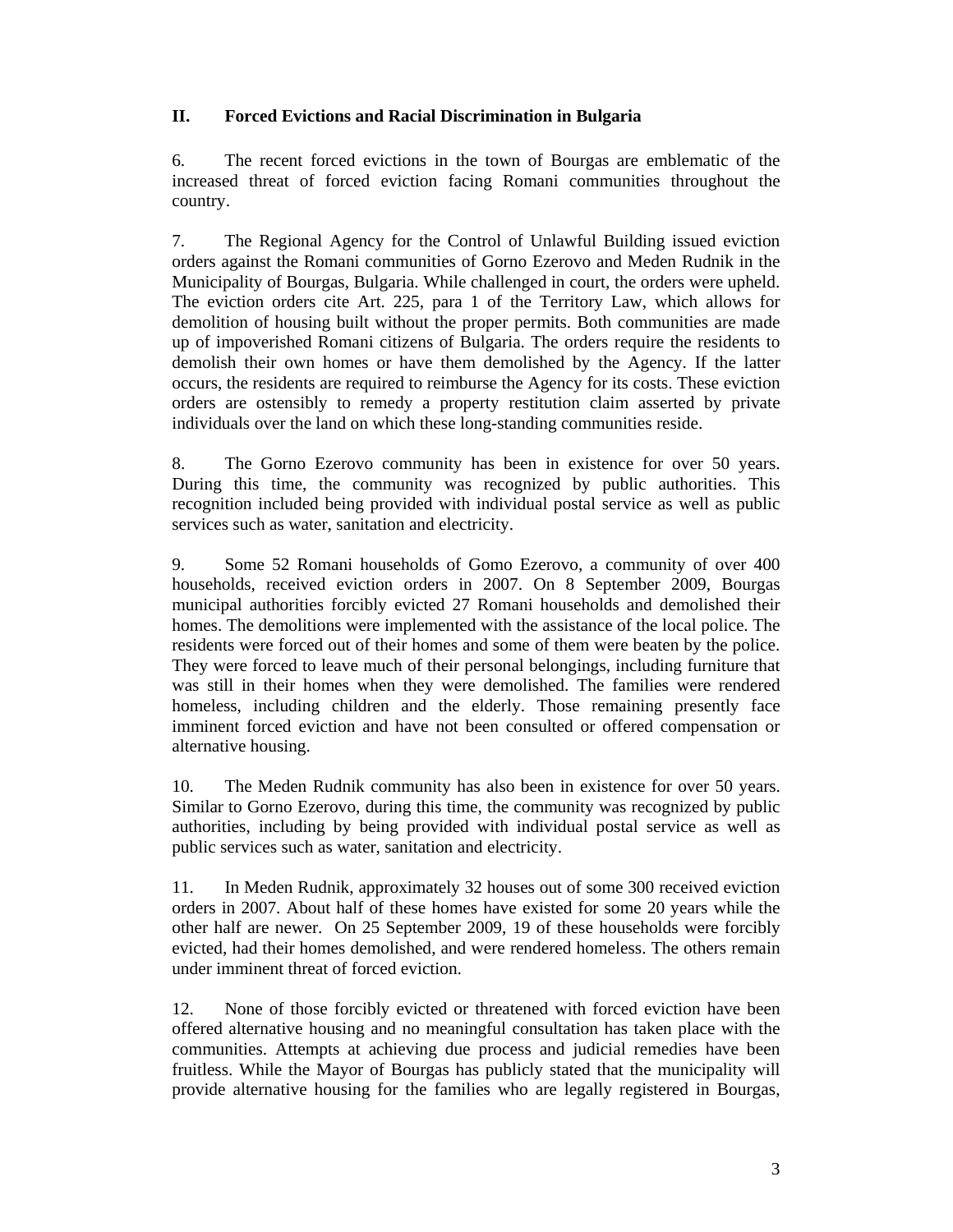none of those evicted were resettled even though they are legally registered Bourgas inhabitants, rather they have become homeless.

13. Forced eviction and destruction of homes has or will result in irreparable harm to the residents of the Gorno Ezerovo and Meden Rudnik communities. Such irreparable harm includes, *inter alia*, the loss of housing and other personal belongings with no prospect of compensation, the dangers associated with lack of shelter due to resulting homelessness, and the loss of social networks.

14. The causes for the communities of Gorno Ezerovo and Meden Rudnik being in informal settlements (*e.g*., "unlawful buildings") are due in large part to the persistent pattern of racial discrimination against Roma. This discrimination includes lack of access to education and employment opportunities necessary to afford housing at market rates. Indeed, the Committee on Economic, Social and Cultural Rights has stated that "success has not been achieved" in government efforts to combat unemployment as well as "deplor[ing] the situation where those [Roma] who are employed receive salaries which do not allow them to secure for themselves and their families an adequate standard of living."<sup>4</sup>

15. Additionally, another cause of urban informal settlements is that rural Roma have been forced to seek economic opportunity, however meagre, in urban areas since essentially being displaced off rural land. Indeed, the Committee on the Elimination of Racial Discrimination found as early as 1997 that "rural Roma are discouraged from claiming land to which they are entitled under the law disbanding agricultural collectives."<sup>5</sup>

16. Similarly, the Barite Romani community in Sofia has recently come under threat of forced eviction. Consisting of nine households, the Barite community includes several children that attend the nearby public school.

17. If forcibly evicted, the Barite community not only risks begin rendered homeless and displaced, but the children of the community risk losing access to education.

## **III. Recommendations**

 $\overline{a}$ 

18. It should be reiterated that under international human rights law binding upon the Republic of Bulgaria, evictions can only be justified in highly exceptional circumstances and after all feasible alternatives to eviction have been explored in meaningful consultation with the persons affected. In any event, evictions should not be undertaken in a discriminatory manner or if they render those evicted homeless.<sup>6</sup>

<sup>&</sup>lt;sup>4</sup> Committee on Economic, Social and Cultural Rights, Concluding Observations: Bulgaria, UN Doc. E/C.12/1/Add.37 (8 December 1999) at paras. 13 and 14.

<sup>&</sup>lt;sup>5</sup> Committee on the Elimination of Racial Discrimination, Concluding Observations: Bulgaria, UN Doc. CERD/C/304/Add.29 (23 April 1997).

<sup>&</sup>lt;sup>6</sup> See Committee on Economic, Social and Cultural Rights, General Comments. Nos. 4 and 7.